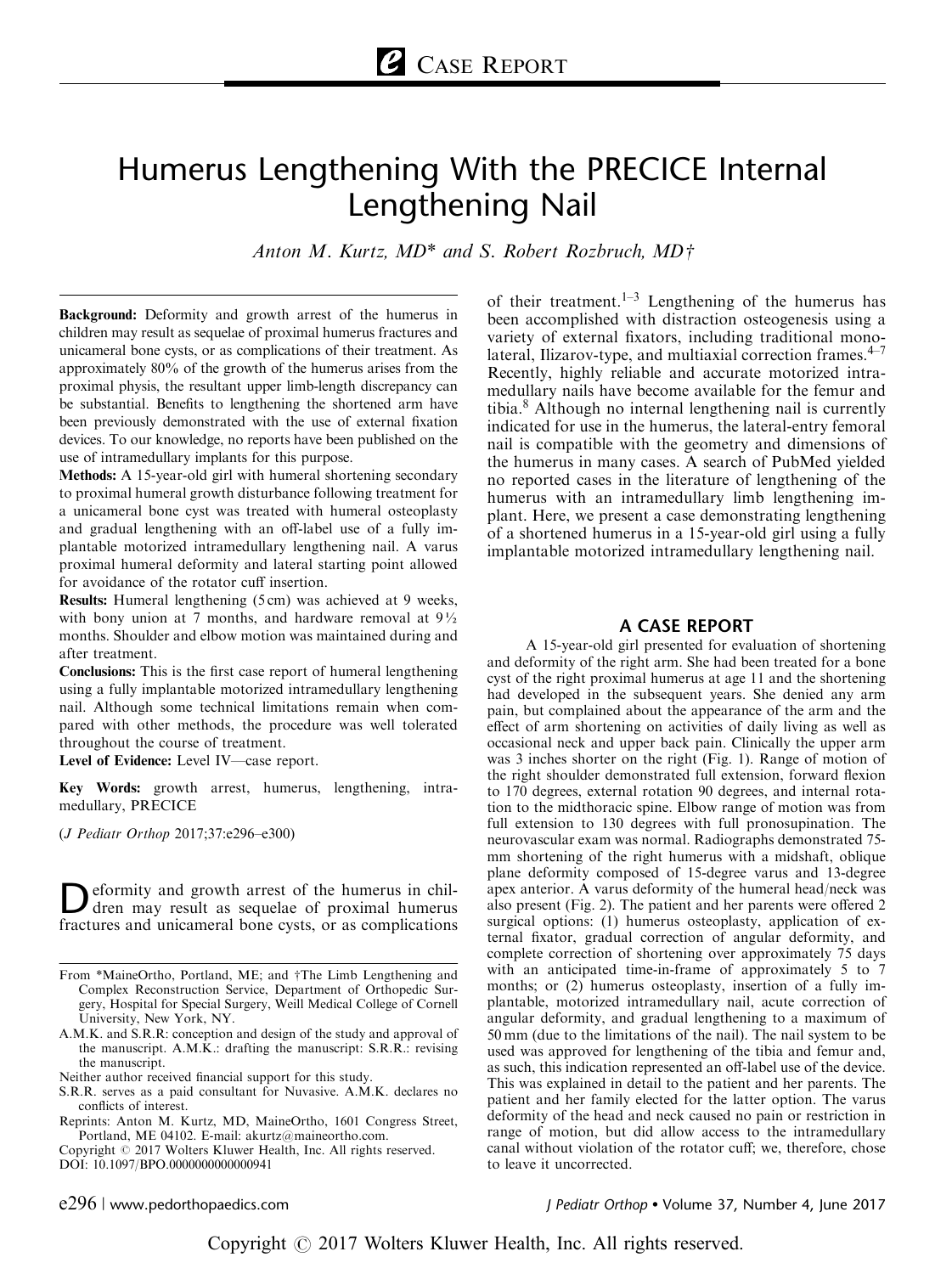<span id="page-1-0"></span>

FIGURE 1. Preoperative (A) front and (B) back views demonstrating humeral shortening and full elbow range of motion.

## Description of Surgical Procedure

The patient was positioned supine on a radiolucent operating table with a bump under the right scapula. After the administration of regional anesthesia (supraclavicular block), the right arm was prepped and draped. The apex of the deformity was located at a point 105 mm distal to the proximal humerus. Multiple drill holes were made at this point through a 1-cm stab incision. A 3-cm incision was made at the anterolateral border of the acromion to approach the proximal humerus. The starting point was localized with a Steinmann pin and noted to be just lateral to the rotator cuff insertion as a result of the varus head/neck deformity. The medullary canal was opened, a guidewire passed, and sequential reaming accomplished with cannulated reamers from 6 to 10 mm. The guidewire was removed, and a  $215 \text{ mm} \times 8.5 \text{ mm}$  lateral-entry

femoral nail (PRECICE; Ellipse Technologies, Irvine, CA) was passed to a point just proximal to the previously drilled vent holes. The osteotomy was completed with an osteotome. The nail was advanced across the osteotomy acutely correcting the angular deformity (Fig. 3). The nail was locked proximally with two 5-mm screws using the guide arm. Distally, after localizing each distal locking hole, the image intensifier was moved (rather than the arm to avoid malrotation deformity) until a perfect circle was seen. The center of the hole was identified with a wire on the skin. The skin was incised and blunt dissection carried down to the bone to avoid injury to the neurovascular structures. Anteroposterior and lateral-medial locking bolts were



FIGURE 2. Preoperative anteroposterior radiograph demonstrating midshaft varus deformity and varus orientation of the humeral head/neck.



FIGURE 3. Intraoperative view of the arm after osteotomy, insertion of nail, and proximal locking.

Copyright  $\degree$  2017 Wolters Kluwer Health, Inc. All rights reserved. www.pedorthopaedics.com | e297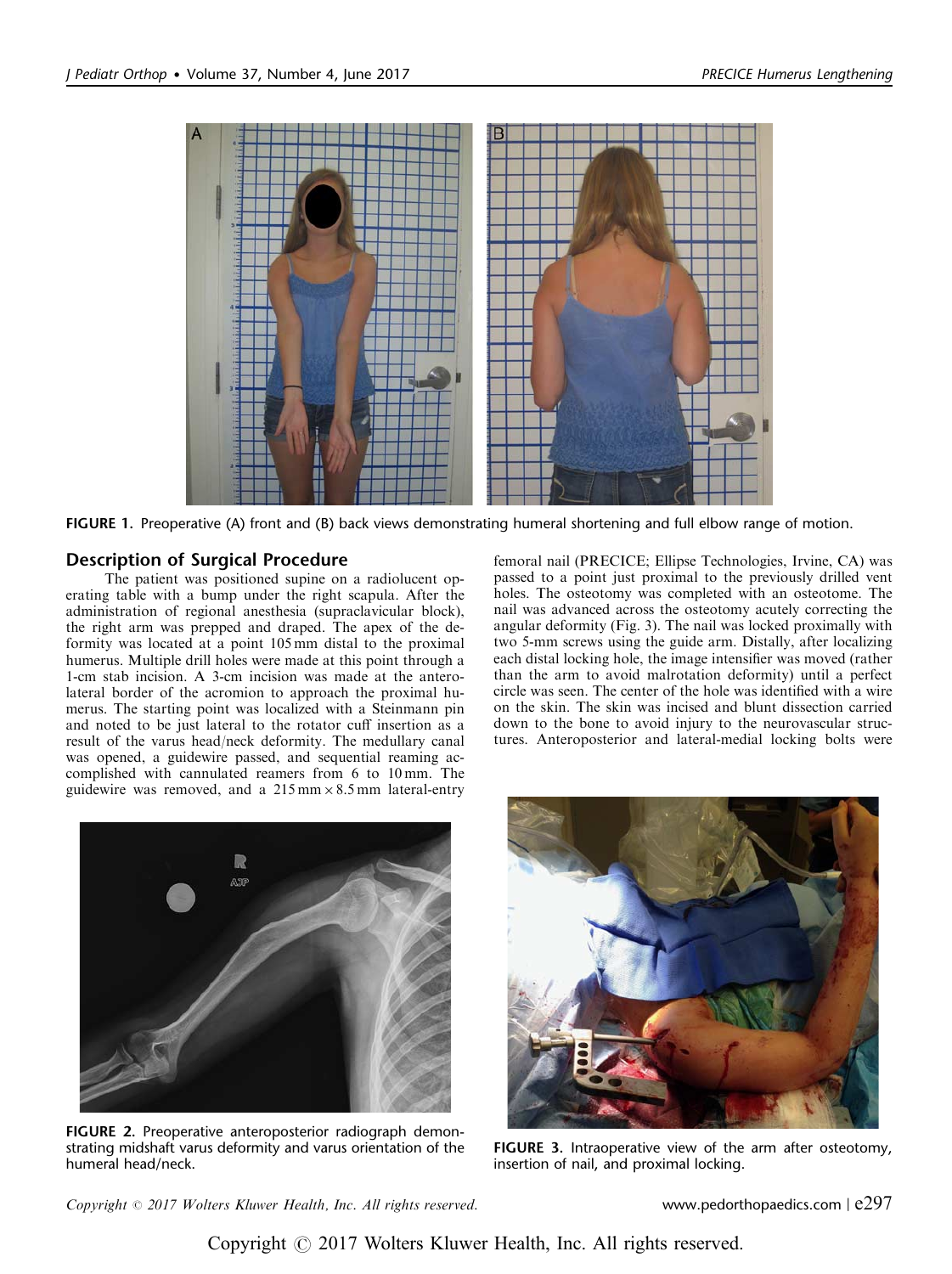

FIGURE 4. Fluoroscopic identification of the internal magnet is used to mark the skin where the external remote controller is to be used.

placed. The position of the magnet was marked on the skin (Fig. 4). Wounds were irrigated and closed in layers.

### Postoperative Course

The patient began lengthening 0.25 mm 4 times a day on postoperative day 5. She returned to the office 2 weeks after surgery taking only Tylenol for pain control, having accomplished 10 mm of distraction. At 4 weeks postoperatively, some range of motion restriction was noted in the shoulder, and distraction was slowed to 0.25 mm 3 times a day. Our practice has been to check vitamin D levels in all patients preoperatively and to supplement accordingly. Patients are also given the option of

using a pulsed electromagnetic field bone stimulator (Biomet EBI Bone Healing System; Biomet, Warsaw, IN) for its theoretical benefit of enhancing bone formation and speeding up the healing, though evidence supporting its use is not robust.<sup>[9,10](#page-3-0)</sup> In this case, both vitamin D supplementation and pulsed electromagnetic field bone stimulation was used for the first 3 months after surgery. At 9 weeks postoperatively, the patient had completed 5 cm of distraction and lengthening was stopped (Fig. 5). At 4 months postoperatively, the patient had full shoulder and elbow motion equal to her preoperative range. At 7 months postoperatively, the regenerate was completely healed. The nail was removed uneventfully at  $9\frac{1}{2}$  months from the original surgery [\(Fig. 6\)](#page-3-0).

### **DISCUSSION**

Growth arrest of the proximal humeral physis may complicate 10% of proximal humeral unicameral bone cysts.[3](#page-3-0) The precise etiology of injury to the physis is unknown.[2](#page-3-0) As approximately 80% of the growth of the humerus arises from the proximal physis, the resultant upper limb-length discrepancy can be substantial.<sup>[11](#page-3-0)</sup> A multiaxial correction monolateral frame, specifically, has been shown to be an effective tool in achieving greater function as measured by DASH scores and improved cosmesis in patients with shortening of the humerus.<sup>[12,13](#page-3-0)</sup> Motorized intramedullary nails have allowed for improved adjacent joint range of motion during lengthening and eliminate the unsightly scars from pin sites encoun-tered during lengthening with external fixators.<sup>[8,14](#page-3-0)</sup>

Our case illustrates several benefits of this technique as applied to the humerus. The elimination of external fixation allows improved motion during the distraction and consolidation phases of treatment. Unsightly scars are also eliminated with this method. For substantial lengthenings, the time-in-frame may be 6 to 9 months.



FIGURE 5. A, Anteroposterior radiograph at the end of the distraction phase (9 wk postoperatively) demonstrating healthy regenerate and maintenance of alignment. B, Back view demonstrating final arm length.

e298 | www.pedorthopaedics.com Copyright © 2017 Wolters Kluwer Health, Inc. All rights reserved.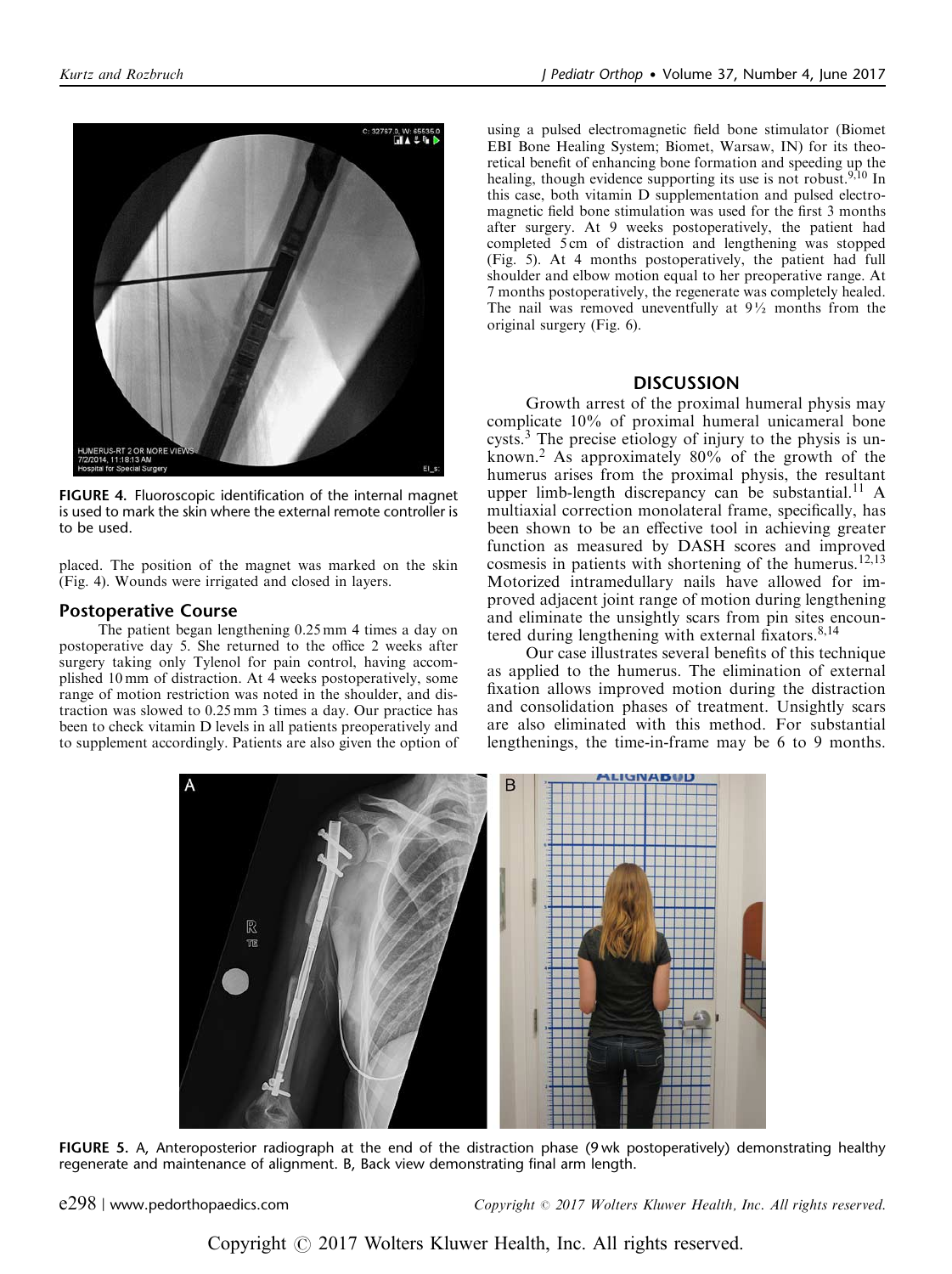<span id="page-3-0"></span>

FIGURE 6. Anteroposterior (A) and lateral (B) views after removal of hardware at 9½ months postoperatively.

The complete elimination of this factor is an obvious and dramatic advantage of internal fixation.

This technique is not without its limitations, however. The approach to intramedullary nailing of the humerus may involve incising and repairing the tendinous insertion of the supraspinatus, a potential source of pain and dysfunction.<sup>15</sup> In fact, multiple approaches to the starting point for antegrade humeral nailing have been described. These include the traditional anterolateral approach that violates the rotator cuff insertion, the rotator interval approach that exploits the interval between the supraspinatus and subscapularis, a modified extra-articular, extrarotator cuff approach below the greater tuberosity crest, and a superomedial Neviaser portal approach through the supraspinatus muscle belly.[16–18](#page-4-0) Retrograde nailing has been described as well, but suffers from numerous risks.<sup>19</sup> The point at which the humerus is opened depends on nail design.

In cases with shortening alone, without coronal or sagittal deformity, the nail trajectory is straight and the choice of osteotomy site is less important. In this case, the osteotomy was placed at the apex of the deformity to allow for a nail-mediated correction as the device was passed. Techniques that may aid deformity correction in the femur or tibia, such as fragment-specific eccentric reaming or placement of blocking (Poller) screws, are not as important or as easily used in the humerus which is dominated by the diaphysis. The most obvious limitations arise from the implant itself. At present, the shortest nails available are 160 mm (tibial) and 170 mm (femoral) in length. Any humeral canal shorter than this distance, therefore, is beyond the capability of this technique. These sizes are already shorter than those available at the time this case was performed. In addition, for nails appropriately sized for typical cases of humeral shortening, the current generation of telescopic nails allow a maximum stroke of 3 or 5 cm, depending on nail length, thus any discrepancy  $>50 \text{ mm}$  (as was the case for our patient) will not be fully resolved with this method.

We feel this technique will emerge as an important advance in the treatment of humeral shortening. Humerus-specific nail designs may be able to address some of the implant-related limitations in the future.

#### **REFERENCES**

- 1. Popkin CA, Levine WN, Ahmad CS. Evaluation and management of pediatric proximal humerus fractures. J Am Acad Orthop Surg. 2015;23:77–86.
- 2. Violas P, Salmeron F, Chapuis M, et al. Simple bone cysts of the proximal humerus complicated with growth arrest. Acta Orthop  $Be$ lg. 2004;70:166–170.
- 3. Stanton RP, Abdel-Mota'al MM. Growth arrest resulting from unicameral bone cyst. J Pediatr Orthop. 1998;18:198-201.
- 4. McLawhorn AS, Sherman SL, Blyakher A, et al. Humeral lengthening and deformity correction with the multiaxial correction system. J Pediatr Orthop B. 2011;20:111–116.
- 5. Hosny GA. Unilateral humeral lengthening in children and adolescents. J Pediatr Orthop B. 2005;14:439–443.
- 6. Lee FY-I, Schoeb JS, Yu J, et al. Operative lengthening of the humerus: indications, benefits, and complications. J Pediatr Orthop. 2005;25:613–616.
- 7. Cattaneo R, Villa A, Catagni MA, et al. Lengthening of the humerus using the Ilizarov technique. Description of the method and report of 43 cases. Clin Orthop Relat Res. 1990;250:117–124.
- 8. Rozbruch SR, Birch JG, Dahl MT, et al. Motorized intramedullary nail for management of limb-length discrepancy and deformity. J Am Acad Orthop Surg. 2014;22:403–409.
- 9. Eyres KS, Saleh M, Kanis JA. Effect of pulsed electromagnetic fields on bone formation and bone loss during limb lengthening. Bone. 1996;18:505–509.
- 10. Luna Gonzalez F, Lopez Arévalo R, Meschian Coretti S, et al. Pulsed electromagnetic stimulation of regenerate bone in lengthening procedures. Acta Orthop Belg. 2005;71:571–576.
- 11. Pritchett JW. Growth plate activity in the upper extremity. Clin Orthop Relat Res. 1991;268:235–242.
- 12. Pawar AY, McCoy TH, Fragomen AT, et al. Does humeral lengthening with a monolateral frame improve function? Clin Orthop Relat Res. 2013;471:277–283.
- 13. Tellisi N, Ilizarov S, Fragomen AT, et al. Humeral lengthening and deformity correction in Ollier's disease: distraction osteogenesis with a multiaxial correction frame. J Pediatr Orthop B. 2008;17:152–157.

 $Copyright © 2017 Wolters Kluwer Health, Inc. All rights reserved.$  www.pedorthopaedics.com  $|$  e299